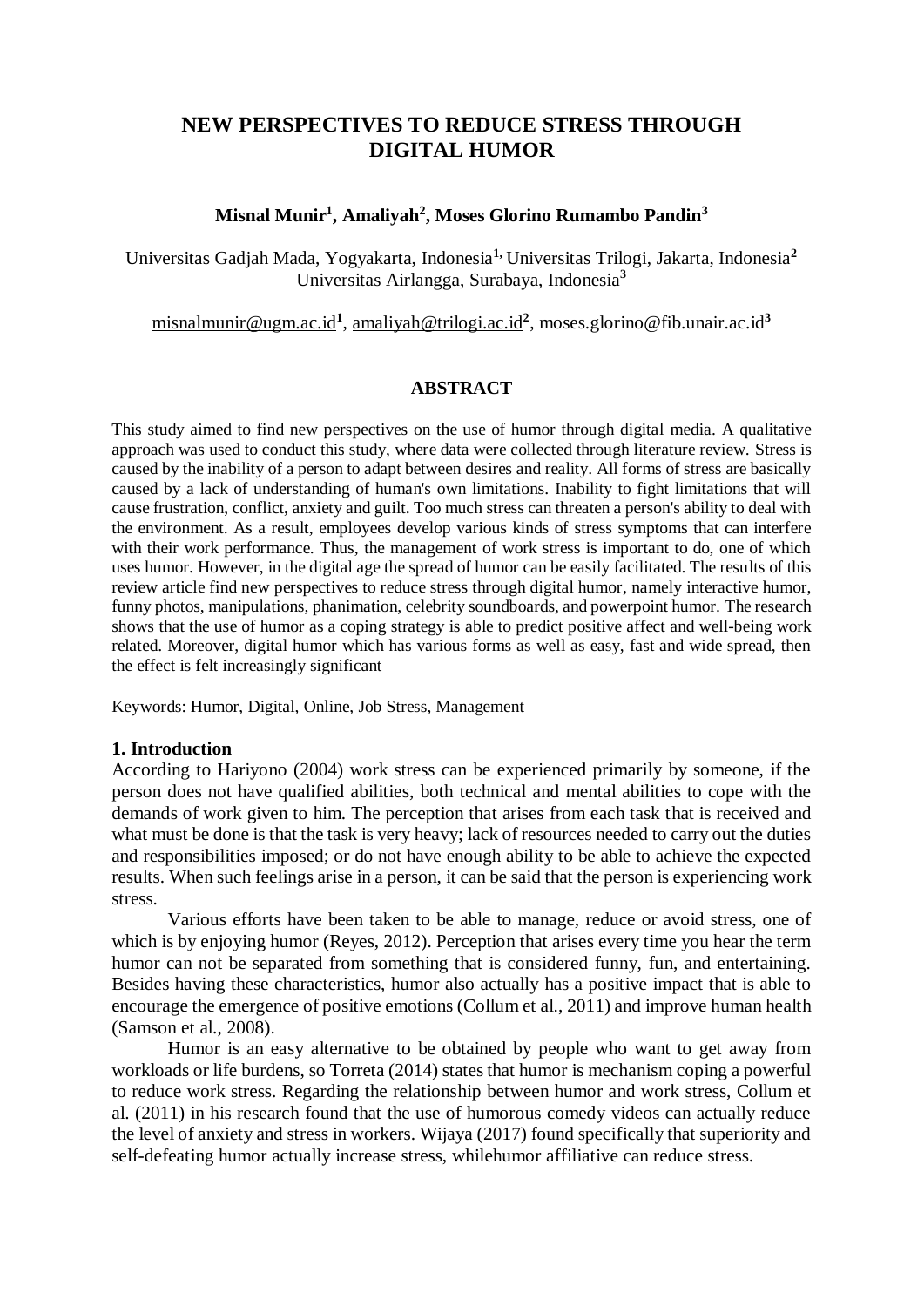Along with the development of communication and information technology, then humor that was previously spread through conventional means, such as with television intermediaries, in stage shows, or in forums that are formal or informal, so now humor can also be disseminated through the media on line. The digital media makes it easier for each individual to spread and accept humor in various forms, both in the form of interactive humor, funny photos, manipulations, phanimation, celebrity soundboards, and powerpoint humor (Shifman, 2007). The interesting thing is that there are not many previous researchers who have conducted a direct study of the influence of humor spread with digital media, or hereinafter referred to as digital humor, on work stress. Most researchers still study humor in its original form without considering its distribution media and still focus on certain forms of humor, such as Techarungroj & Mueang Jamnong (2014) who research about internet memes and their ability to spread in the digital world.

## **2. Method**

This study is a qualitative literature review in which a researcher was allowed to analyze and evaluate both quantitative and qualitative literature within a domain to draw conclusions about the state of the field.

## **3. Result and Discussion**

## **3.1 Work Stress**

Robbins & Judge (2015) states that work stress arises as a result of conflict between individuals, both physically and psychologically, with the situation or problems encountered in carrying out their work activities. The situation or problem can be related to work demands, opportunities that must be utilized, or related to the condition of resources needed to carry out productive activities. Gibson et al. (1993) states the same thing, that work stress is a form of reaction to the individual that arises because of demands from the work environment that do not have compatibility with the physical or mental capabilities of the individual.

Mangkunegara (2008) mentions specifically, that work stress is a lot experienced by employees who work at a company, which has an impact, both directly and indirectly, on the attitudes, feelings, thoughts, and behavior of these employees. The higher the work stress will cause the more unstable feelings or emotions, the more negative attitudes and behaviors, and the tense thoughts that are full of anxiety. According to Hariyono (2004), work stress arises because of inability to overcome the situation or problems encountered at work. Employees who experience work stress will become less productive and tend to not be able to develop properly in accordance with the demands of the company. The employee will even have difficulty interacting with various important aspects of his work, including with coworkers, with his supervisor or supervisor, or with relationships or customers of the company.

Job stress can appear in a person due to certain factors. According to Robbins (2012), there are at least three main factors that cause the emergence of work stress, namely:

- 1. Environmental Factors can include factors that are unstable regional economy, chaotic political conditions, and technological uncertainty.
- 2. Organizational factors include task demands, position/role demands, individual demands, organizational structure, organizational leadership, and the stage of organizational development.
- 3. Individual factors include a variety of family problems, economic problems, and are related to individual characteristics or personalities.

Work stress can be measured using two dimensions, namely (Cohen & Williamson, 1988):

1. Perceived helplessness is a feeling that an individual has that he has no control over the surrounding environment, so that the individual is in a state of being uncomfortable, not motivated, and emotional.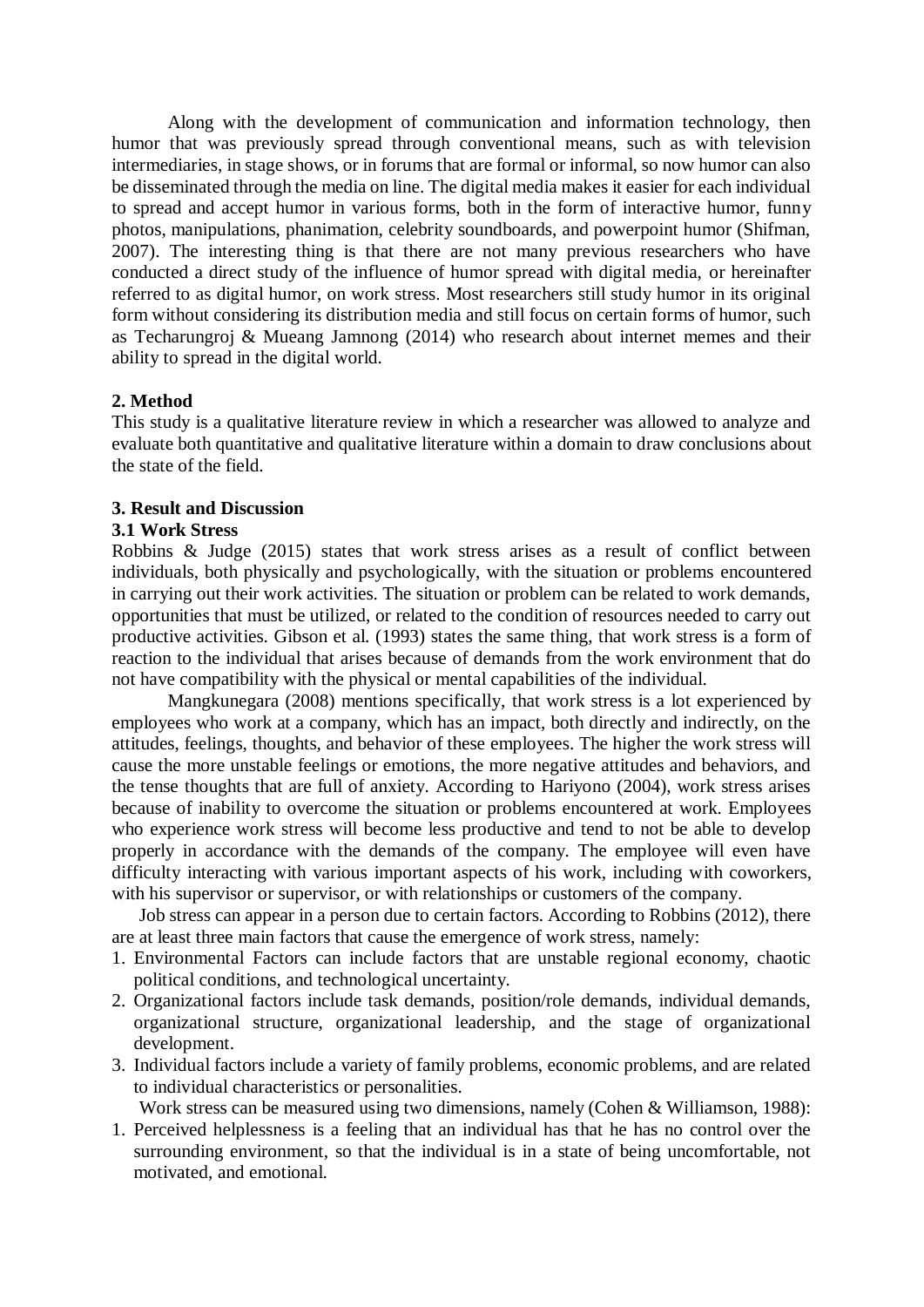2. Perceived self efficacy is a feeling that is the opposite of perceived helplessness in which individuals have strong beliefs about the ability of oneself to do things desired to achieve certain goals.

#### **3.2 Humor**

Humor is a term often used in everyday life to illustrate some things that are funny and entertaining. The definition of humor mentioned by Reyes et al. (2012) as "the presence of amusing effects, such as laughter or well-being sensations", that is, humor is something that can create confusing effects, which can make people laugh or feel happy sensations. A similar definition of humor was stated by Martin (2003), that humor is a construct that has many dimensions, which mainly has the ability to present feelings of pleasure to oneself and others. Humor can come from a certain pattern of behavior or attitude from someone, which is generally used to build social relationships.

The definition of humor from a different point of view was put forward by Siswanto (2007), that humor is the nature of individuals in seeing things from a non-serious side, where the problems they face are sometimes considered to be funny, so as not to create self-burdening pressures. If Siswanto (2007) and Martin (2003) define humor based on the affective side, then Colom et al. (2011) defines humor from the cognitive side, that humor is actually a thing that has a close relationship with the cognitive aspects of individuals, namely the ability to think or ways of thinking that look at things from an unusual perspective. If individuals generally view a problem as something that must be seriously considered, then the humor that is owned by the individual will direct the perspective that considers the problem as unique, funny, even interesting to face and overcome.

Collum et al. (2011) also states that humor includes all the stimuli that can cause laughter, both in the form of stimulus games, funny stories, cartoons, and others. Laughter referred to in this case can arise due to a sense of superiority, incompatibility, accompanied by the release of emotional or cognitive stress. Samson et al. (2008) added, that humor has the main function to vent or release emotions, sentiments, or other feelings that in general can have a positive influence on human health. Humor is not always the main thing that someone needs to be able to get a relaxed feeling, however, it has become a common thing to know that humor can make you feel tense or depressed, either because of problems experienced in everyday life or because of workloads, become lighter. Related to this, Torretta (2014) states that "humor is often regarded as one of the highest forms of coping with life stress", meaning, humor is often considered as a form of way to cope with life stresses.

According to Raskin (1985), humor can be formed from three sources, namely incongruity, arousal-safety, and disparagement.

- 1. Incongruity is the juxtaposition of the two or more incongruous parts roomates or circumstances led to humor. Incongruity or interpreted as oddities, inaccuracies, or mismatches between two or more things that are not appropriate but are aligned. The discrepancy creates a strange perception that tends to be funny which is called humor.
- 2. Arousal-Safety is the humor based on an escape of some form. Safety is an important thing that every individual wants to feel. When an individual's safety is disturbed or threatened, but it turns out later the individual managed to survive, then sometimes the situation can be a source of humor based on how to avoid being threatened.
- 3. Disparagement is the humor that is the result of hostility, superiority, malice, aggression, derision, or disparagement. Disparagement is humor that is the result of hostility, superiority, malice, aggression, ridicule, or humiliation. In this case, humor is created when different perspectives and interpretations are used to think about and respond to various situations or situations that tend to be negative, so perceptions that are generally negative can be changed to be positive through the creation of humor.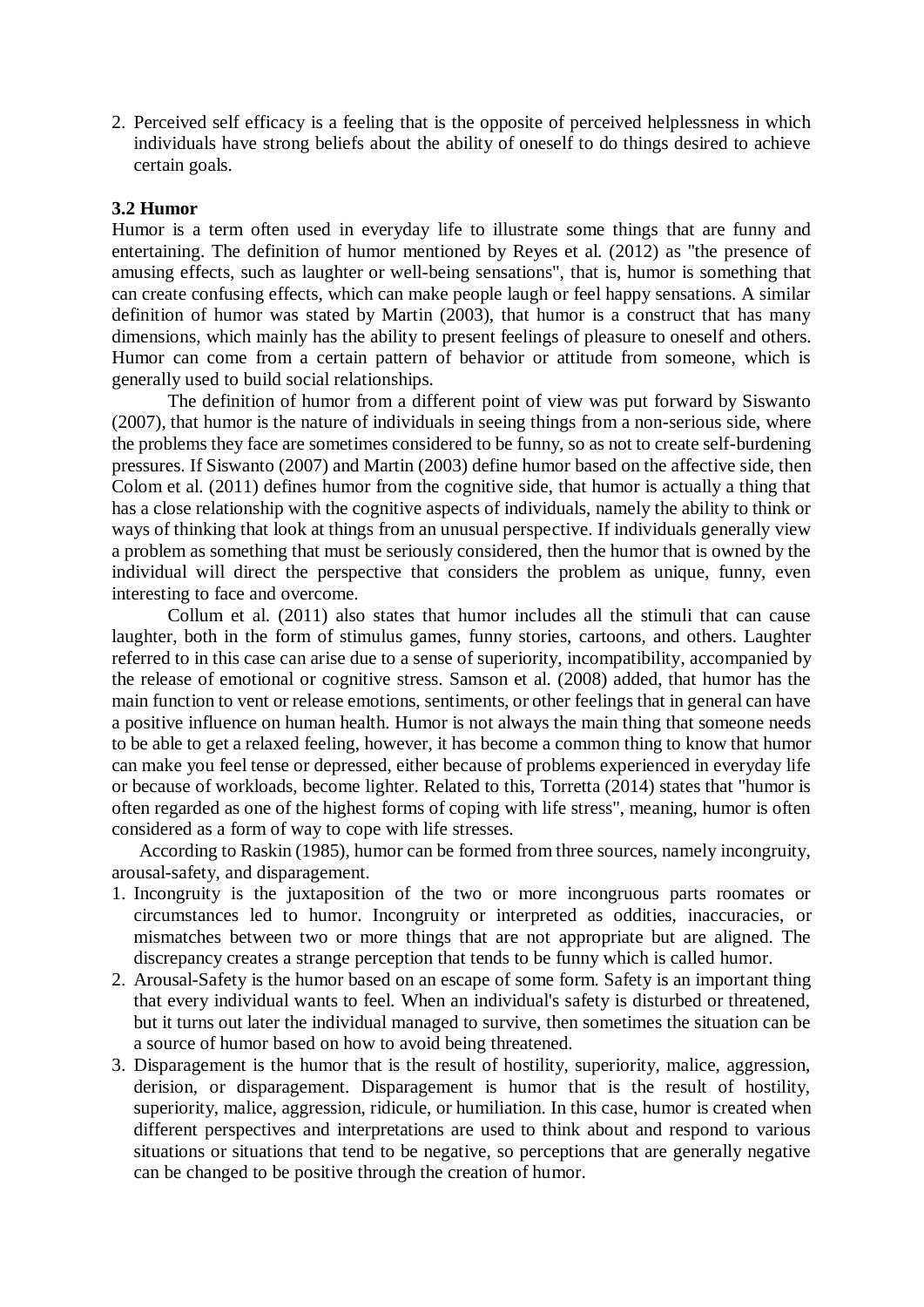According to Catanescu & Tom (2001), humor can be divided into seven, namely:

- 1. Comparison is a type of humor created by putting two or more elements together to form a funny situation.
- 2. Personification is a type of humor created by linking human characteristics with animals, plants, or other objects.
- 3. Exaggeration is a type of humor created by exaggerating things than they should.
- 4. Pun is a type of humor created by using language elements to create new meanings.
- 5. Sarcasm is a type of humor that is created from an ironic response from a situation openly.
- 6. Silliness is a type of humor created by making funny expressions for ridiculous situations.
- 7. Surprise is a type of humor that is created from an unexpected situation.

## **3.3 Digital Humor**

In accordance with the rapid development of communication and information technology, the humor that was originally created and delivered through conventional means, such as being staged on the stage, aired on television stations, or delivered in direct interaction between individuals, both in formal and formal spheres non formal, at this time can also be conveyed using various types of online media, so that people are increasingly easy to be able to accept various types of humor and consume it as a means to release tension or stress due to various problems encountered in daily life or at work. The digital world in addition to making the spread of humor easier and wider, also causes the development of forms of humor to become more varied. According to Shifman (2007), digital humor can have six forms of presentation, namely interactive humor, funny photos, manipulations, phanimation, celebrity soundboards, and powerpoint humor.

- 1. Interactive Humor is the form of text contains funny words that require active participation from the recipient of humor to do certain things than just reading, listening, or seeing.
- 2. Funny Photos is a photo that displays funny messages, which are often presented with funny writing that provides additional description.
- 3. Maniphotos are photos that are manipulated by combining them with other photos so as to create a funny or strange impression.
- 4. Phanimation is a moving or animated version of maniphotos.
- 5. Celebrity Soundboards are digital collections of footage from film and or sound scenes that appear on television or radio owned by actors, which are deliberately cited in the form of sound pieces or short videos that contain funny or strange messages.
- 6. Powerpoint Humor is funny text or images that are presented in the form of presentations PowerPoint.

## **3.4 Humor Model**

Kuiper (2012) has the concept that a sense of humor as a characteristic of differences in individual diversity involving four main styles, namely, affiliative, self-enhancing, aggressive, and self-defeating humor. Both the humor style affiliative and self-enhancing generally touch the positive or adaptive aspects of the sense of humor; while the aggressive and self-defeating style generally touches on the negative or maladaptive aspects of the person.

Martin et al. (2003) & Oktug (2017) further explain the four characteristics of humor, including:

- 1. Affiliative is humor or a joke created to encourage increased relations between individuals. The characteristics of humor include non-attacking, tolerant, cheerful, containing positive emotions, and maintaining self-esteem.
- 2. Self-enhancing is humor that aims to defend themselves to avoid negative or non-conducive situations that have the potential to harm oneself. The characteristics of humor include being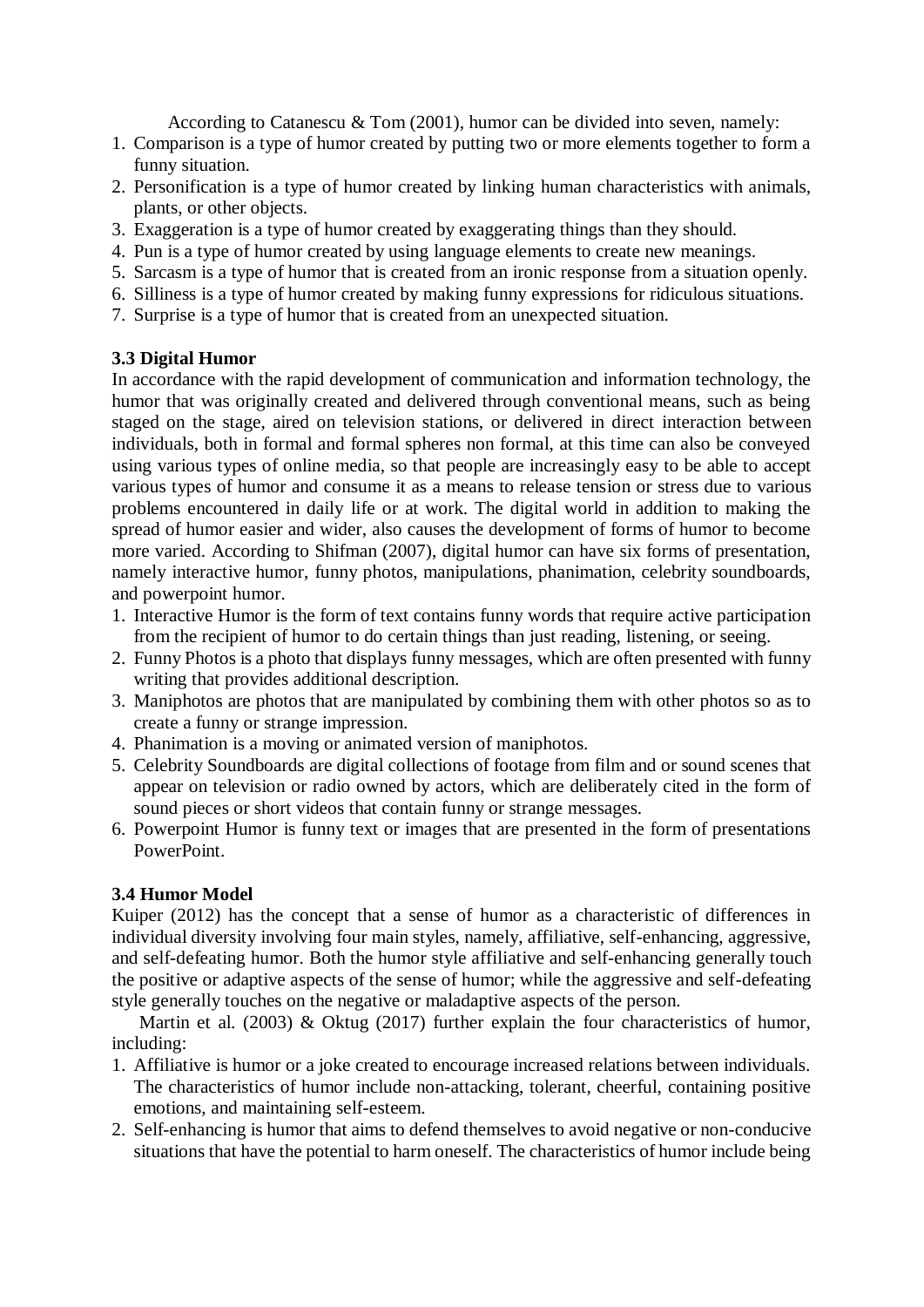open, maintaining self-esteem, psychologically healthy, and focusing on internal psychic aspects.

- 3. Aggressive is humor that is done without regard to its impact on others by saying funny words that actually have the potential to hurt or hurt the feelings of others. These humorous characteristics include sarcasm, teasing, mocking, demeaning, and insulting. This humor also has a close relationship with situations full of anger, aggression, danger, and neuroticism.
- 4. Self-defeating is humor that is done by humbling oneself to create jokes for others. This humor has the characteristics of a form of defensive or refusal to cover up the negative feelings they have. Humor deals with emotional needs, avoidance, low self-esteem, and anxiety.

#### **3.5 Coping Stress Through Humor**

Individual efforts in dealing with stress are commonly known as coping. Understanding coping is an effort to manage stressful situations regardless of the results of these efforts (Lazarus & Folkman, in Martin, 2007). This means that the strategies carried out by individuals cannot be considered better than other individuals. The effectiveness of a coping strategy is only determined by its impact in specific situations and its long-term impact. There are many ways to coping with existing stress, both those that focus on the problem, emotions, or how to assess a condition. The means used for coping also vary, one of which is coping stress using humor.

Some proverbs that are widely known states that "laughter is the best medicine" or "laughter is the best medicine". According to Markman (2017), a cognitive scientist from the University of Texas, humor can influence the way a person sees problems and reduces stress experienced. The view that humor has positive benefits in dealing with stress is in line with the results of several studies that have been conducted, which show that individuals with good sense of humor and using it as a coping strategy will be better able to deal with stresses that hit and adjust (Wu & Chan, 2013; Overholser, in Martin, 2007).

In the work context, research related to the use of humor as a coping strategy has been carried out by Doosje et al (2010). This research was conducted on 2094 male and female employees in the Netherlands using the measurement tool Questionnaire of Occupational Humorous Coping (QOHC). The research shows that the use of humor as a coping strategy is able to predict positive affect and well-being work related.

In addition, research on teaching staff at Cukurova University, Turkey also shows that in work, humor used as a coping strategy is associated with lower burnout rates (Tumkaya, 2007). Furthermore Colom et al (2011) conducted a research to develop strategies to reduce levels of anxiety and stress by using positive humor media. This type of quantitative research with a sample of 31 people showed that anxiety and stress levels decreased significantly after seeing comedy videos that contained positive humor.

A study conducted by Widyowati & Priambodo (2016) with the title "Relationship between humor sensitivity and work stress in agricultural quarantine class 1 employees in Semarang, Central Java" aims to determine the relationship between humor sensitivity and work stress in employees of Agriculture Quarantine Class 1 Semarang Java The middle. With quantitative methods and has a sample size of 52 people, showing the results that the higher the sensitivity of humor that employees have, the lower the work stress of employees. The examples above prove that in the context of work, the use of humor can produce a variety of positive effects on the psychological condition of an individual related to work, and corroborate the expert statements listed earlier in this study.

However, the use of humor as a coping strategy is not always beneficial. According to Markman (2017), improper use of humor, such as making oneself or another person a joke can make others have a negative view and reduce social support, which can impact on higher stress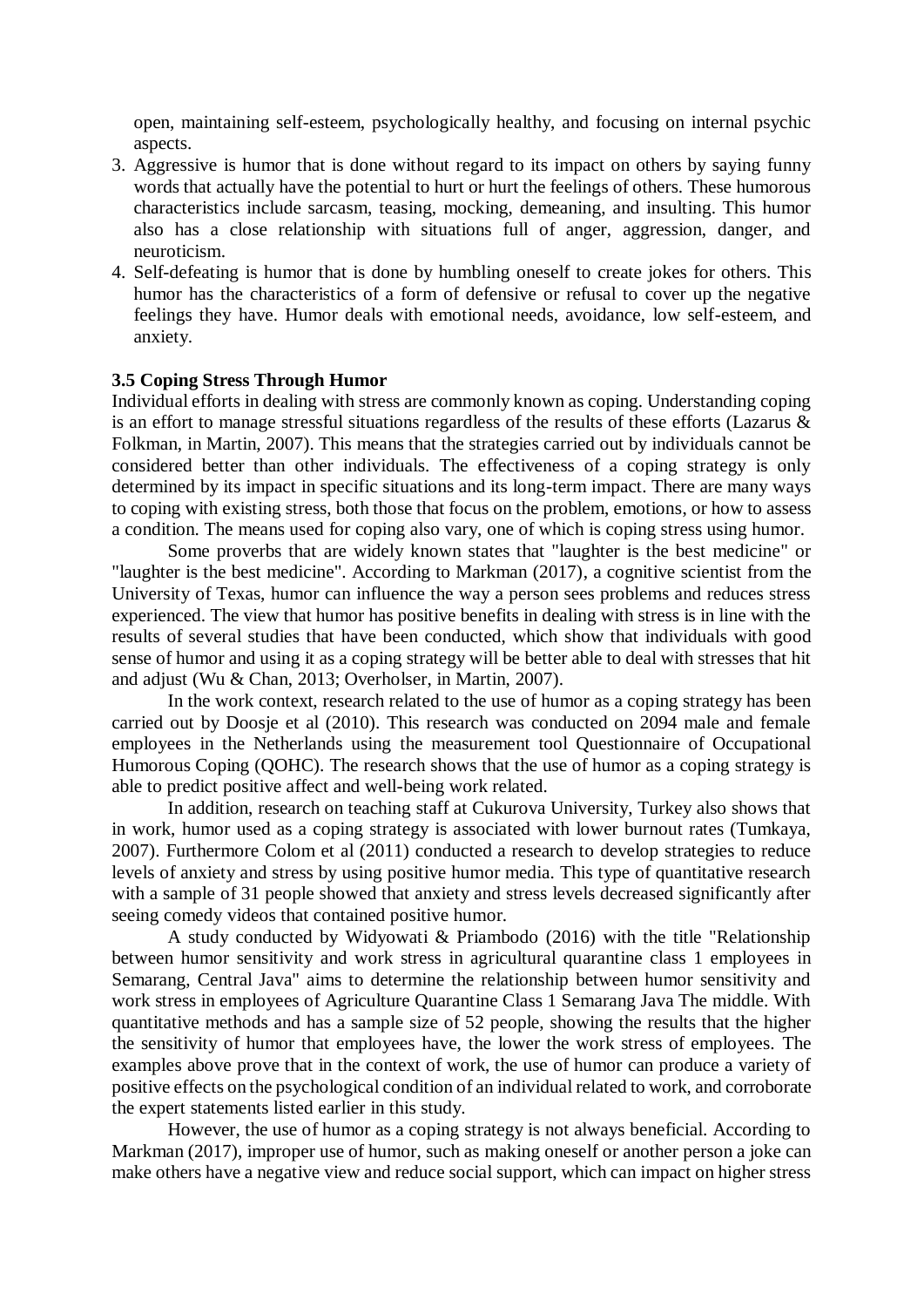levels. In addition, several studies have shown that the use of humor as a coping strategy is an ineffective way to deal with stress, so that its use when compared with other coping strategies includes low frequency (Gutierrez, et al, 2007; Washburn-Ormachea, et al, 2004; Wu & Chan, 2013).

A study conducted by Rahayu & Hadrianmi (2015) examined the relationship between sense of humor and stress on "SLB C" teachers. Through a quantitative approach with a sample of 30 people, obtained results that the sense of humor has no relationship with stress. Whereas Wijaya (2017) examines the role of humor by mediating from subjective well being to stress reduction in early adulthood. This study was quantitative in nature with a total sample of 200 people. The results showed that subjective well being mediated the effect of humor on stress. Humor has a significant negative effect on subjective well being. Humor kind of superiority and self-defeating actually increase stress, while the kind of humor affiliative can reduce stress.

In addition, the use of humor as a coping strategy is also not universal. For example, in China, humor is seen as something less honorable. This is due to the culture adopted, so individuals must continue to maintain behavior in accordance with polite and polite ethics (Yue, 2010). The data above is part of the results of research that is not in line with the results of the study which shows the positive impact of using humor as a coping strategy.

#### **4. Conclusion**

A review of previous studies produced findings that humor has a positive influence on work stress levels. The higher the humor sensitivity that employees have, the lower the work stress of Widyowati & Priambodo employees (2016). Doosje et al (2010) research shows that the use of humor as a coping strategy is able to predict positive affect and well-being work related. Moreover, digital humor which has various forms as well as easy, fast and wide spread, then the effect is felt increasingly significant. So it can be said that digital humor can be used as a coping strategy for stress in the work environment.

However, not all research presents positive results, the use of humor that is not appropriate, such as making yourself or others as a joke can make others have negative views and reduce social support, so that it can impact on higher stress levels According to Markman (2017) . In addition, several studies have shown that the use of humor as a coping strategy is an ineffective way to deal with stress, so that its use when compared with other coping strategies including low frequency (Gutierrez, et al, 2007; Washburn-Ormachea, et al, 2004; Wu & Chan, 2013). The use of humor as a stress management tool is not universal, but depends on the culture that is adopted, so individuals must continue to maintain behavior in accordance with polite and polite ethics (Yue, 2010).

The existence of this negative research result does not cover the fact that digital humor can be used as a stress coping strategy with its certainly taking into account the norms and ethics that apply in a community or entity. Being wise in using digital humor is very important, because if not, with its distribution that is easy, fast and broad it will present new problems which will lead to rising stress levels. Further research that examines the effect of digital humor on work stress even further on performance is still very much needed because it has not been found in previous studies.

#### **References**

Ahmadi, D. 2005. Interaksi Simbolik: Suatu Pengantar. Mediator, 9 (2): 301-314.

- Ardianto, E., Komala, L., & Karlinah, S. 2007. Komunikasi Massa Suatu Pengantar, Revisi. Bandung: Simbiosa Rekatama Media.
- Bondaroux, T, H R., & Ruel, B, V D. 2009. E-HRM Effectiveness in a Public Sector Organization: A Multi-Stakeholder Perspective. The International Journal of Human Resources Management. 20 (3). 578-590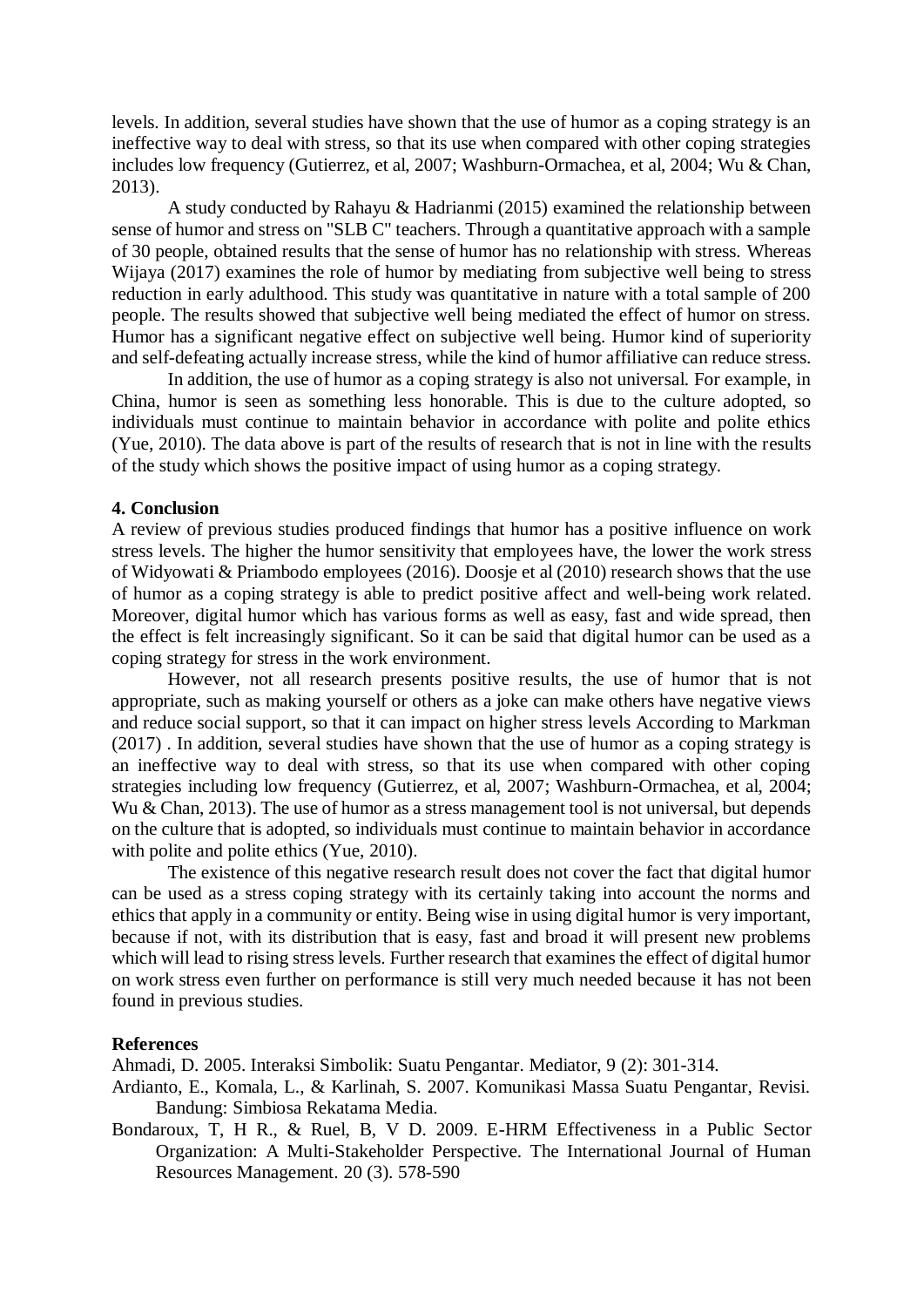- Budiawati, H.. 2016. Identifikasi Sumber Stres Tenaga Pengajar dan Pengaruhnya terhadap Kinerja Dosen di STIE Widya Gama Lumajang. Jurnal Penelitian Ilmu Ekonomi WIGA, 6 (1): 27-35.
- Bungin, B. 2004. Metode Penelitian Kualitatif. Jakarta: PT Rajagrafindo Persada
- Catanescu, C. & Tom, G. 2001. Types of Humor in Television and Magazine Advertising. Review of Business. Summer 2001.
- Cohen, S., & Williamson, G. 1988. Perceived Stress in a Probability Sample of the United States. Spacapan, S. and Oskamp, S. (Eds.) The Social Psychology of Health. Newbury Park, CA: Sage.
- Colom, G.G., Alcover, C.T., Curto, C.S., & Osuna, J.Z. 2011. Study of The Effect Of Positive Humour As A Variable That Reduces Stress. Relationship of Humour With Personality And Performance Variables. Psychology in Spain, 15 (1): 9-21.
- Cooper, D. R. and Schindler, P. S. 2014. Business Research Methods. Boston: McGraw-Hill International Edition.
- Doosje, S., De Goede, M., Van Doornen, L., & Goldstein, J. 2010. Measurement of occupational humorous coping. Humor, 2 (3), 275–305.
- Ghozali, Imam. 2002. Aplikasi Analisis Multivariate dengan program SPSS, Semarang: Badan Penerbit Universitas Diponegoro
- Gibson, I., & Donnelly. 1993. Organisasi dan Manajemen: Perilaku, Struktur, Proses. Jakarta: Erlangga.
- Gutiérrez, F., Peri, J. M., Torres, X., Caseras, X., & Valdés, M. 2007. Three dimensions of coping and a look at their evolutionary origin. Journal of Research in Personality, 41(5), 1032-1053.
- Hamidi. 2004. Metode Penelitian Kualitatif. Malang: UMM Press.
- Hariyono, W., Suryani, D., & Wulandari, Y. 2004. Hubungan antara Beban Kerja, Stres Kerja, Dan Tingkat Konflik Dengan Kelelahan Kerja Perawat Di Rumah Sakit Islam Yogyakarta Pdhi Kota Yogyakarta. Jurnal Kesmas, 3(3): 162-232.
- Luthans, F. 2011. Organizational behavior. New York: McGraw Hill.
- Mangkunegara, A.P. 2008. Perilaku dan Manajemen Organisasi. Jakarta: PT. Erlangga.
- Markman, A. 2017. Humor Sometimes Makes Stressful Situations Better. Psychology Today. Retrieved from http://www.psychologytoday.com
- Martin, R. A. 2007. The Psychology of Humor: An Integrative Approach. London: Elsevier
- Martin, R.A., Doris, P., Larsen, G.G., & Weir, K. 2003. Individual differences in uses of humor and their relation to psychological well-being: Development of the Humor Styles Questionnaire. Journal of Research in Personality, 37, 48–75.
- Rahayu, E., & Handriani, E. 2015. Stres dan Sense of Humor pada Guru SLB C. Psikodimensia, 14 (2): 41-54.
- Rahmansari, R. 2017. Penggunaan aplikasi whatsapp dalam komunikasi organisasi pegawai dinas lingkungan hidup dan kebersihan Sidoarjo. Jurnal ilmiah manajemen publik dan kebijakan sosial, 1(2): 77-90.
- Ramya, U., & Poornachandran, B. 2017. A Study On Impact Of Stress On Quality Of Work Life Among Women Employees (With Special Reference To Chennai City). International Journal of Latest Engineering and Management Research, 2(11): 45-49.
- Raskin, V. 1985. Semantic Mechanisms of Humor. Reidel Publishing. Dordrecht, the Netherlands.
- Reyes, A., Rosso, P. & Buscaldi, D. 2012. "From humor recognition to irony detection: The figurative language of social media". Data & Knowledge Engineering. 74. pp. 1-12.

Robbins, S. 2012. Perilaku Organisasi. Jakarta: Penerbit Salemba Empat.

Robbins, S.P, & Judge T.A. 2015. Perilaku Organisasi. Jakarta: Salemba Empat.